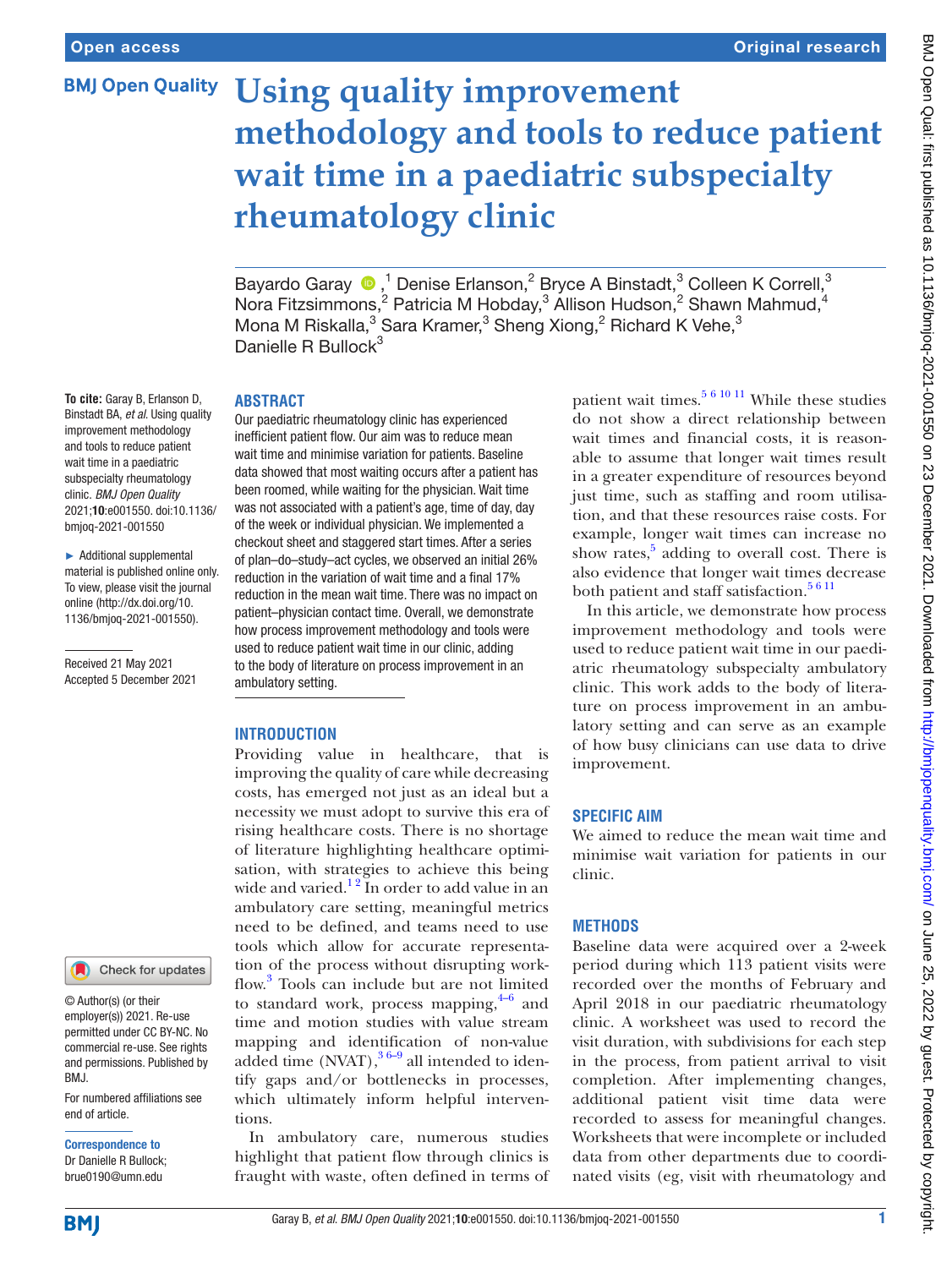## Open access

dermatology) were excluded from analysis. Two patient data points were excluded due to errors in data collection. When graphing time from patient arrival in the clinic to physician arrival in the exam room, patients were listed in order of check in time. Data were recorded by members of the healthcare team, including nurses, physicians and medical assistants. The protocol used for this study was approved as exempt by the Institutional Review Board. Only de-identified aggregate data were used for the final analyses. The Standards for Quality Improvement Reporting Excellence guidelines were used in development and writing of our manuscript.<sup>12</sup>

#### **Clinic structure**

Our paediatric rheumatology clinic is a quaternary care centre clinic, with physicians seeing both new and established patients. Diagnoses and needs of patients are highly variable. Staff included in the process for this project included six paediatric rheumatologists, one paediatric rheumatology fellow trainee, two nurse coordinators, rooming staff (medical assistants or licensed practical nurse; typically 1–3 assigned per half day), research coordinators and a child family life specialist. There are also frequent learners in the clinic, including resident physicians and medical students. Clinic time slots are divided into fourhour blocks for both the morning and afternoon, with a differing number of physicians present during these blocks (range 1–4).

#### **Patient and public involvement**

Patients were not directly involved in the development or design of this study.

### **Process mapping and creation of standard work**

To help frame our project and identify areas of waste, the planning phase of our project included creation of a process map ([online supplemental figure 1](https://dx.doi.org/10.1136/bmjoq-2021-001550)). This captured our baseline process and facilitated discussion of a more ideal future state. This was used in creating standard work—agreed on delineation of roles and steps in the process, from patient arrival to visit end. While not studied as a specific improvement cycle in our project, creation of standard work provided the necessary infrastructure to make more specific interventions successful.

#### **Time analysis**

To understand where patients spent the most time waiting and therefore determine key areas to intervene, we assessed NVAT. NVAT was determined by first adding the individual periods of time in which the patient was not interacting with the healthcare team, and then dividing it by the total visit duration. Using this metric, we were able to compare both new and established patient visits despite the varying contact times between the patient and the physician, that is, a new visit is expected to include 60min with the physician, whereas an established patient visit is expected to last 30min with the physician. With NVAT informing our areas of opportunity, we then more specifically assessed absolute time from patient arrival

to the clinic to other steps in the process. We hypothesised that the following factors might increase patient wait times: patient age, physician, time of day and late arrivals.

#### **Plan–do–study–act (PDSA) cycle 1: checkout sheet**

Based on preliminary data, we first targeted the time patients were waiting in the exam room for the physician by implementing a checkout sheet ([online supple](https://dx.doi.org/10.1136/bmjoq-2021-001550)[mental figure 2](https://dx.doi.org/10.1136/bmjoq-2021-001550)). The purpose of the checkout sheet was to improve communication between the physician and rooming staff and to standardise the checkout process after completion of the visit with the physician. While focusing on the latter part of the process to improve wait time up front may seem paradoxical, we theorised that improving this step in the process would have an impact on wait times by allowing the physician to move on more efficiently to care for the next patient. Two weeks after the implementation of the checkout sheet, data were recorded—as described before—during the last week of June and first week of July 2018. We also assessed sustainment of changes from the first PDSA cycle during the last week of November and first week of December 2018. Data from a minimum of five clinic days (10 half day blocks) were collected in each instance.

#### **PDSA cycle 2: staggered visit start times**

The second PDSA cycle employed staggered visit start times. Prior to this cycle, the first appointment for the day started at 08:00, with up to four physicians starting at this time, yet only one or two staff available at this time to room patients. For this cycle, start times were staggered by 15min, with no more than two physicians starting at the same time. Staggered start times were implemented the second week of January 2019, and post-intervention data were recorded, as described previously, during the fourth week of June 2019.

### **Statistical analyses**

Statistical analyses were performed with GraphPad Prism (V.8.3.0) for student t-tests, one-way and two-way analysis of variance (ANOVA), normalisation test, linear and non-linear regression. R (R foundation for Statistical Computing, 2018) was used to confirm control limits used in control charts using the R-package 'qicharts2'.<sup>[13](#page-5-5)</sup> Post hoc tests were conducted with the Dunnett's T3 test for multiple comparisons to control for a family-wise error rate at  $α=0.05$ . Error bars represent SEM, and null hypotheses were rejected at or below a p value of 0.05.

We used Shewhart process control charts (I-MR charts) to examine time from patient arrival at the clinic to the physician entering the exam room and time spent waiting in the lobby (Minitab 17 statistical software), including assessment of differences between phases of the project. Phases were defined as baseline, post-PDSA1, sustainment and post-PDSA2.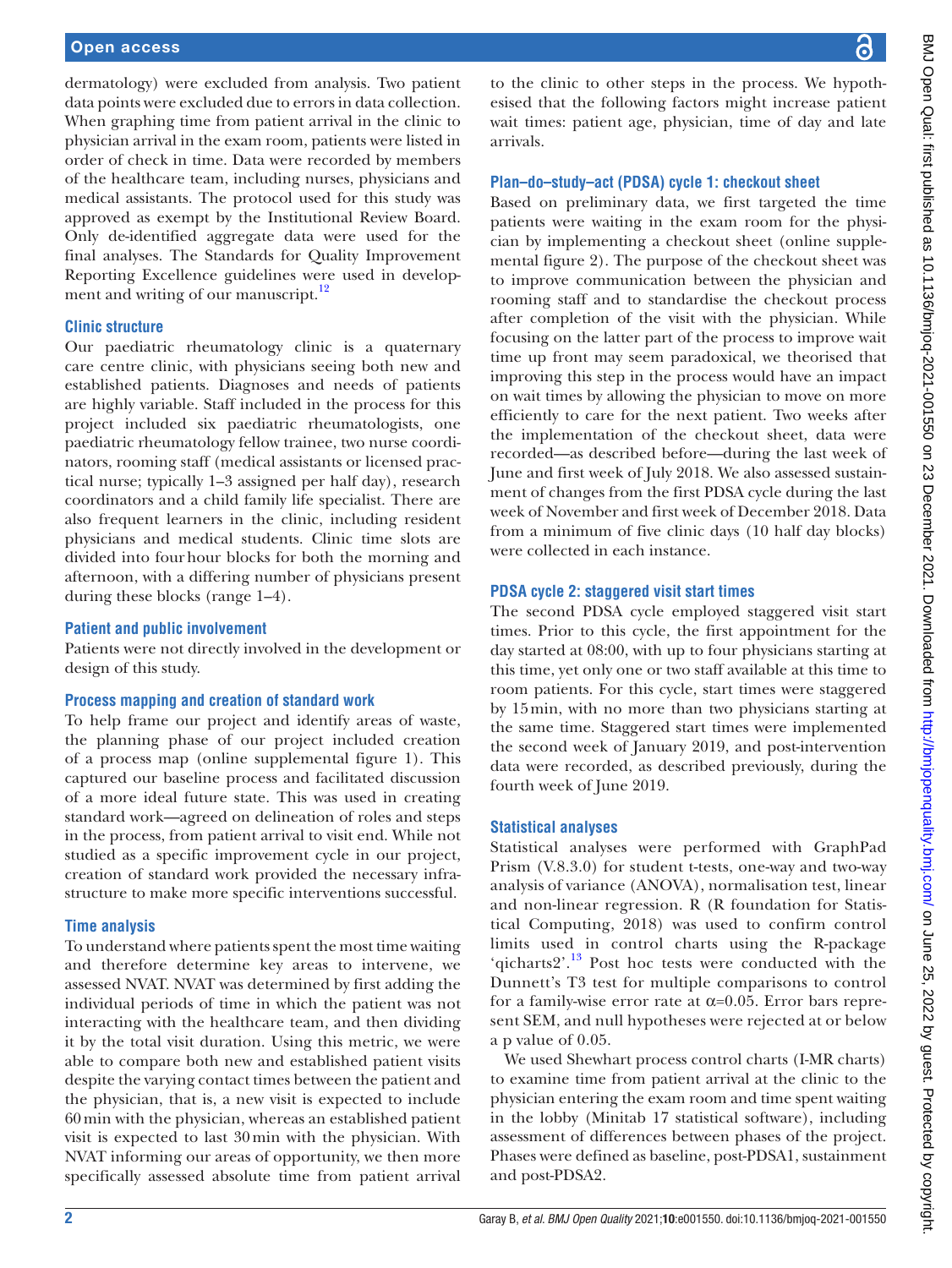<span id="page-2-0"></span>

| Age<br>groups |                 |          |                    |          |
|---------------|-----------------|----------|--------------------|----------|
| (years)       | <b>Baseline</b> | PDSA#1   | <b>Sustainment</b> | PDSA#2   |
| < 5           | 14 (12)         | 6(10)    | 5(9)               | 7(10)    |
| $5 - 7$       | 18 (16)         | 7(12)    | 8(14)              | 2(3)     |
| $8 - 10$      | 11(10)          | 7(12)    | 6(11)              | 9(13)    |
| $11 - 13$     | 21 (19)         | 13 (22)  | 9(16)              | 12 (18)  |
| $14 - 16$     | 27(24)          | 16(27)   | 10(18)             | 21(31)   |
| >17           | 22 (19)         | 10 (17)  | 19 (33)            | 17 (25)  |
| Total         | 113 (100)       | 59 (100) | 57 (100)           | 68 (100) |

# **RESULTS**

## **Patient characteristics**

From the start of our study in February 2018 through June 2019, 297 patient visits were recorded [\(table](#page-2-0) 1). Of the total, 38% of these visits occurred during the baseline period, 20% after the implementation of the first PDSA cycle, 19% in between the implementation of the first and second PDSA cycle and the remaining 23% after the implementation of the second PDSA cycle. [Table](#page-2-0) 1 displays the breakdown of patients by age according to each phase.

#### **Assessment of non-value added time during the clinic visit**

After completion of our process map ([online supple](https://dx.doi.org/10.1136/bmjoq-2021-001550)[mental figure 1](https://dx.doi.org/10.1136/bmjoq-2021-001550)) and initial assessment of NVAT, we identified bottlenecks where our patients experienced increased waiting periods. The largest proportion of NVAT occurred either waiting in the lobby (50% of NVAT), when the patient was checked in but waiting to be called back to the exam room, or inside the exam room (46% of NVAT), after the initial rooming process but prior to the physician entering. At baseline, we did not find a relationship between NVAT and age ( $\mathbb{R}^2 \approx 0$ , p=0.9979), time of day (two-tailed student t-test, p=0.3451), day of the week (Welch one-way ANOVA with Dunnett's T3 correction for multiple comparisons, p=0.1307) or individual physician (Welch one-way ANOVA with Dunnett's T3 correction for multiple comparisons, p=0.0707) [\(figure](#page-2-1) 1A–D).

## **Checkout sheet: impact on arrival to physician time**

We hypothesised that implementation of our first PDSA cycle, use of a checkout sheet, would reduce mean wait time and/or reduced wait time variation in the time from patient arrival to the physician entering the exam room. We used a combination of a process control chart and a violin plot to examine mean time and variation from patient arrival at the clinic to the physician entering the room [\(figure](#page-3-0) 2). We did not initially observe a significant reduction in the mean wait time soon after the implementation of the first PDSA cycle (two-tailed unpaired t-test with Welch's correction, p=0.7283); however, the wait time variance was significantly reduced (F-test for



<span id="page-2-1"></span>**Figure 1** Baseline non-value added time (NVAT) does not correlate with patient age, time of day, day of the week or physician. (A) Linear regression model of NVAT against patient's age (solid line represents the best-fit line and dotted lines represent the 95% CI, p=0.9979). (B) Morning (AM) versus afternoon (PM) clinic visits do not differ in their %NVAT (two-tailed t-test, p=0.3451). (C) The day of the week (Welch one-way ANOVA, p=0.1307). (D) Physician (P1–P6; Welch one-way ANOVA, p=0.0707). n=113 patient visits. ANOVA, analysis of variance.

variance, p=0.0013, [figure](#page-3-0) 2). By the sustainment period, the mean wait time was significantly reduced by 17%, from 30.45±1.62min to 25.19±1.95min (two-tailed unpaired t-test with Welch's correction, p=0.0398), but the variation was not significantly different ([figure](#page-3-0) 2). Similarly, comparison of fits for each cumulative frequency distribution via non-linear regression models showed that there was a significant difference between the groups (p<0.0001). In both the baseline and sustainment phase, the majority of points outside the upper control limits (four out of five) were patients who arrived very early for their appointments ([figure](#page-3-0) 2A).

## **Balancing measure: process change impact on physician– patient contact time**

After changing our processes, we wanted to ensure that the physician visit time was not reduced. Thus, we examined the mean time physicians spent with patients during new and established patient visits across the PDSA cycles. We found that none of the interventions had a negative effect on the physician–patient time (ordinary two-way ANOVA, p=0.7115) with the interaction between periods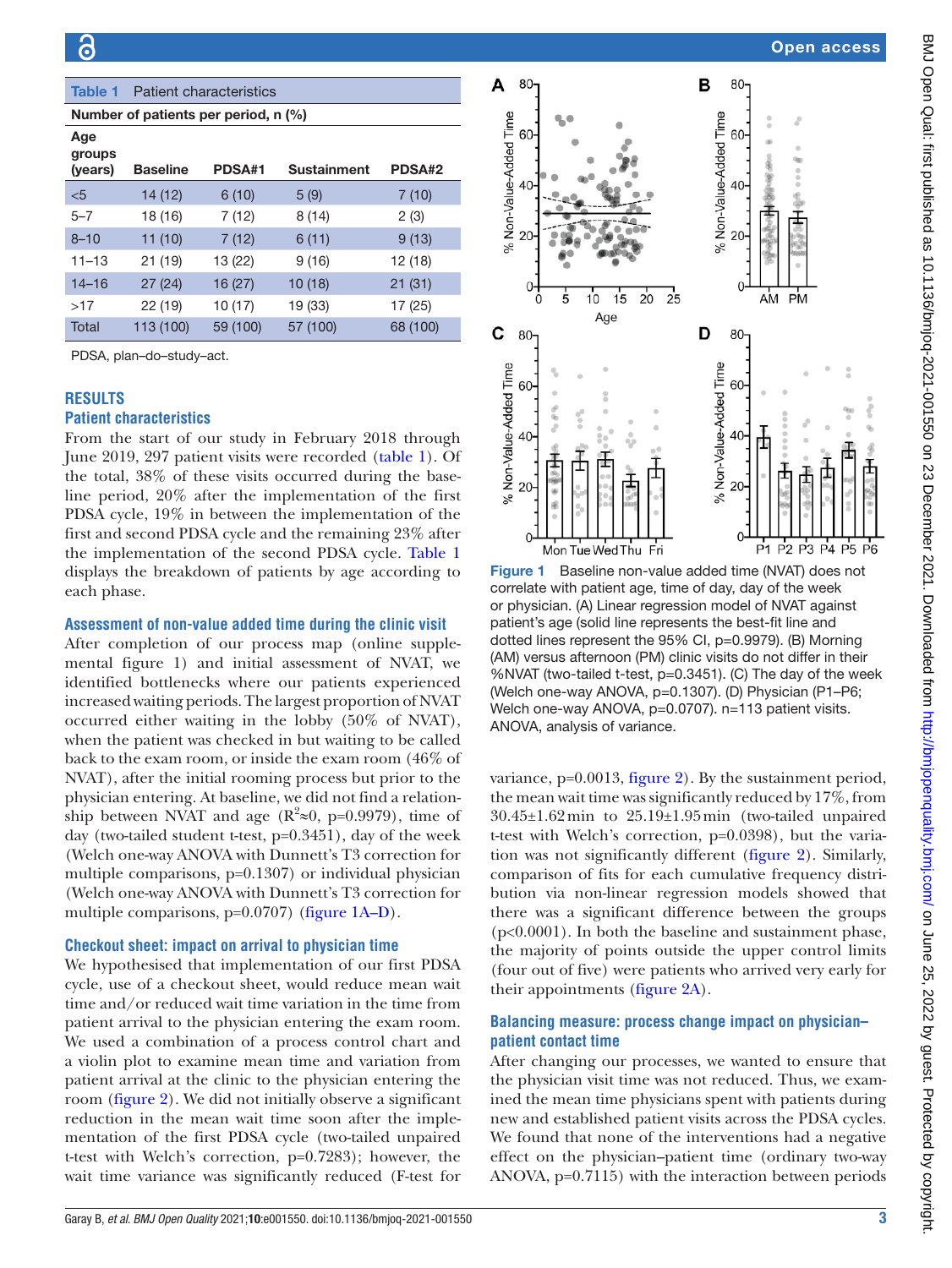

during sustainment. (A) I-MR charts of time (min) from patient arrival to physician in the exam room showing mean and control limits for each phase, including points beyond control limits. (B) Violin plot showing reduction in variance between baseline and PDSA1 (F-test, p=0.0013), and reduced waiting time between baseline and sustainment period (two-tailed unpaired t-test with Welch's correction, 30.5min vs 25.2; \*p=0.0398); black solid line=interquartile, mean=dashed black line. PDSA, plan-do-studyact; UCL, upper control limit.

(baseline vs PDSA cycles) accounting for 0.25% of total variance.

# **Staggered start times: impact on time spent waiting in the lobby**

For our second PDSA cycle, we hypothesised that staggering physician start times would impact the time patients wait in the lobby. When comparing pre and post data ([figure](#page-3-1) 3), we did not observe any reduction in the mean (9.86 vs 9.71min; p=0.8995) or SD (8.97 vs 8.91; p=0.4948) for time spent waiting in the lobby.

## <span id="page-3-0"></span>**Late arrivals: impact on wait time for subsequent patients**

We hypothesised that there may be a 'domino effect' that resulted whenever patients arrived late to their appointment, with a late arrival negatively impacting the subsequent patients' overall wait time. To assess this, we examined the impact of arrival order on wait time, hypothesising that those patients with a later arrival order would wait longer. Using linear regression models to assess the relationship between arrival order and time from check in to physician in the exam room, we found a weak,

<span id="page-3-1"></span>

Figure 3 I-MR chart of time (min) spent waiting in lobby demonstrates no change following staggered start times. Time spent waiting in the lobby before and following PDSA2, staggered start times, demonstrates no difference in mean or SD (9.86 vs 9.71; p=0.8995 and 8.97 vs 8.91; p=0.4948, respectively). Both before and after, many points are outside the control limits, consistent with an unstable process. PDSA, plan–do–study–act; UCL, upper control limit.

෬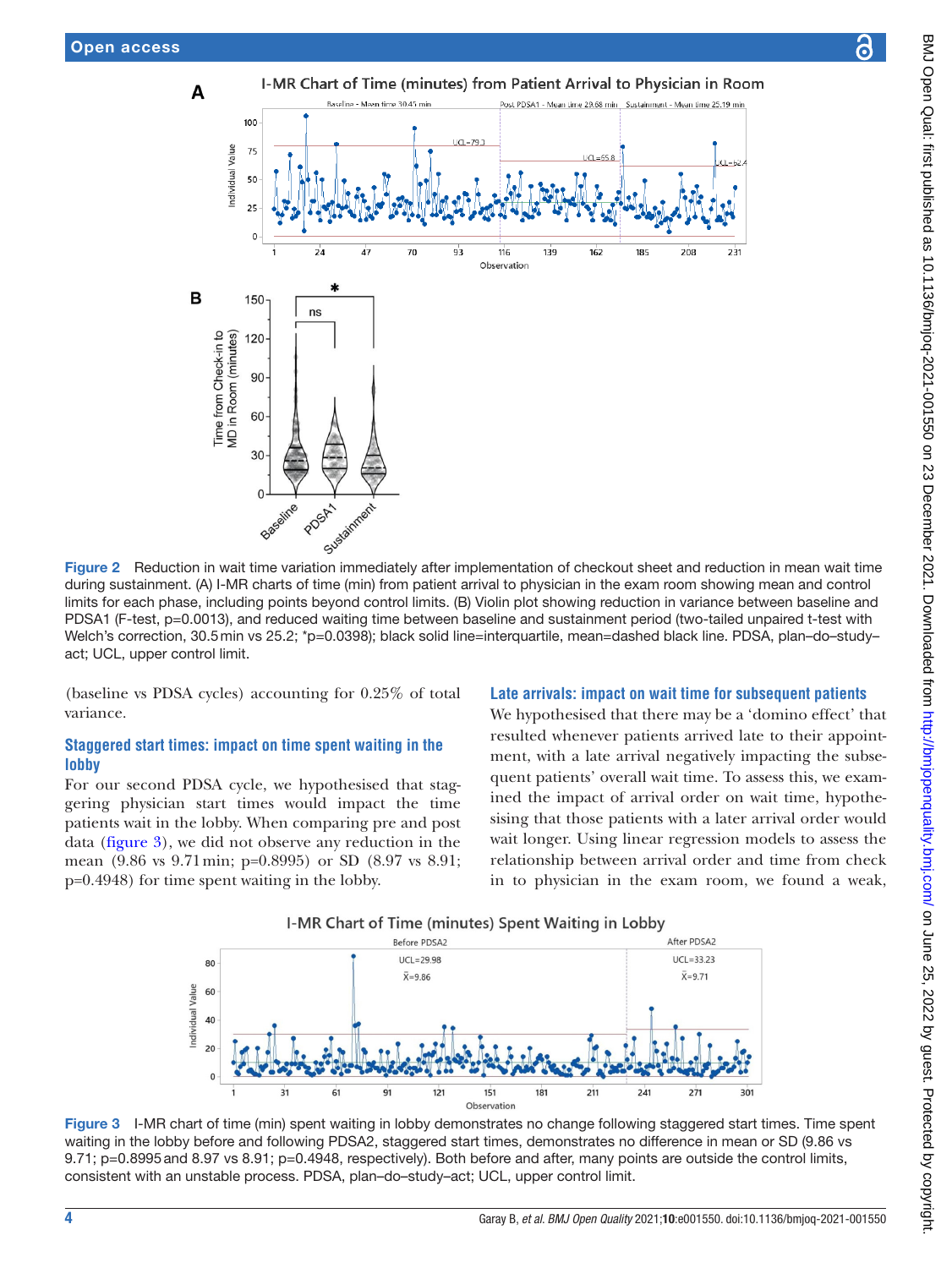BMJ Open Qual: first published as 10.1136/bmjoq-2021-001550 on 23 December 2021. Downloaded from http://bmjopenquality.bmj.com/ on June 25, 2022 by guest. Protected by copyright BMJ Open Qual: first published as 10.1136/bmjoq-2021-001550 on 23 December 2021. Downloaded from <http://bmjopenquality.bmj.com/> on June 25, 2022 by guest. Protected by copyright.

non-significant, negative correlation during the baseline period ([online supplemental figure 3B,F\)](https://dx.doi.org/10.1136/bmjoq-2021-001550), slope of best-fit line=–0.6598, p=0.0979), suggesting that patients arriving later (eg, the fourth patient of the morning as compared with the first) were actually waiting less. This negative correlation in the slope of the best-fit line was reversed during the subsequent PDSA cycles, but it was not statistically different compared with the baseline (Brown-Forsythe ANOVA test, p=0.7068). The per cent of patients who arrived later than their scheduled appointment time ranged across phases of the project, from 14% to 36%. We found that, at baseline, most of the late-arriving patients waited less than the early-arriving patients ([online supple](https://dx.doi.org/10.1136/bmjoq-2021-001550)[mental figure 3B](https://dx.doi.org/10.1136/bmjoq-2021-001550), two-tailed, unpaired t-test with Welch's correction, p=0.0025). This phenomenon was corrected for after the implementation of PDSA-1 (during the sustainment period, and after PDSA-2 ([online supple](https://dx.doi.org/10.1136/bmjoq-2021-001550)[mental figure 3C–E](https://dx.doi.org/10.1136/bmjoq-2021-001550)).

# **DISCUSSION**

Our work demonstrates practical application of quality improvement methodology and tools to reduce patient wait times, an issue that frustrates patients and physicians alike. Rather than relying on assumptions or inappropriately grounded observations, we leveraged proven tools to help us understand our baseline process, to understand where best to intervene and to study the impact of our changes. Using these methodologies and tools, we observed an initial 26% reduction in the variation of wait time and a final 17% reduction in the mean wait time.

Several factors which we hypothesised might affect wait times did not have a statistical impact, including patient age, time of day and physician. For example, we hypothesised that younger patients may take longer to room due to cooperation, but this was not the case. Rather than cater decision making and processes to these subgroups, then, we were able to focus on broader efforts affecting all groups. Mapping our process and examining NVAT identified bottlenecks which informed our redesigns—implementation of a checkout sheet and staggering physician start times.

We used process control charts to examine the impact of our changes. Immediately following our first PDSA cycle, there was less variation in wait times. When new processes are implemented, reduced variation is often seen before there is a change in a mean, a Lean Six Sigma concept. In our case, while this reduced variation did not remain significant in the sustainment phase, there was improvement in mean wait time during the sustainment phase. Our work also demonstrates use of a balancing measure, which is important to include since improvement in one area can shift focus and potentially lead to deficiencies in other areas.<sup>[5](#page-5-3)</sup> While our goal was to reduce overall wait time as well as variation in wait time, we did not want to do this at the expense of time spent with the physician. We were able to demonstrate that our changes did not have an impact on time spent with the physician. We also explored how a process might have downstream impacts,

by examining the relationship between arrival order and wait time. We were not able to appreciate the suspected 'domino effect' that we hypothesised.

# **Limitations**

As is often the case in improvement work, our initial project aim differed from our final aim. At the start of our project, we planned to assess changes in the overall NVAT for patients. While this remains an important outcome metric, we believe that it will take more time and further improvements to ultimately reduce this value. In order to better assess our progress towards this broader goal, we ultimately chose to narrow our focus to the time from patient arrival to the physician entering the room and also wait time in the lobby. These might be viewed as process metrics which are ultimately a piece of the larger NVAT outcome metric. We anticipated that these smaller parts of the process were ones that we had a greater ability to impact in the short term. Because we made this change while in the midst of our project, our specific aim for this work is stated more broadly, without specification of a baseline, desired amount of improvement, or an exact timeline.

Through the use of process control charts, we determined that our baseline process had several points above the upper control limits, suggestive of special cause variation vs an unstable process. When we examined these points in more detail, most of them were explained by patients who arrived very early for an appointment. This might be considered special cause variation, but the fact that it occurred multiple times would suggest that it is an event that could happen again. We did not implement any specific intervention to address this during the scope of this project, but it is an area of future opportunity. Similarly, both before and after implementation of staggered start times, there were many points above the upper control limits, suggestive of special cause variation versus an unstable process. Many of these points were also explained by patients who arrived early, but there are other points outside the limits that do not have a clear explanation. Taken together, these data suggest an unstable process, making detection of meaningful change difficult.

While a greater number of time observations would have made our work more statistically rigorous, improvement work is also meant to be practical. After confirming that our data were normally distributed and would therefore require fewer data points to assess the impact of our interventions, we decided to collect 1week's worth of data after each intervention. We recognise that 1week may not be sufficient to fully capture the impact of our interventions and are therefore cautious about drawing definitive inferences from these data. For example, we were unable to appreciate the 'domino effect' we hypothesised. This could be because we did not have enough data to detect such an effect. Alternatively, it is possible that other factors, such as a patient that does not show up, allows enough catch up that subsequent patients are not significantly impacted. It is also possible that we make up for lost time by rooming some patients more quickly. For example, a patient who arrives late may be rushed through